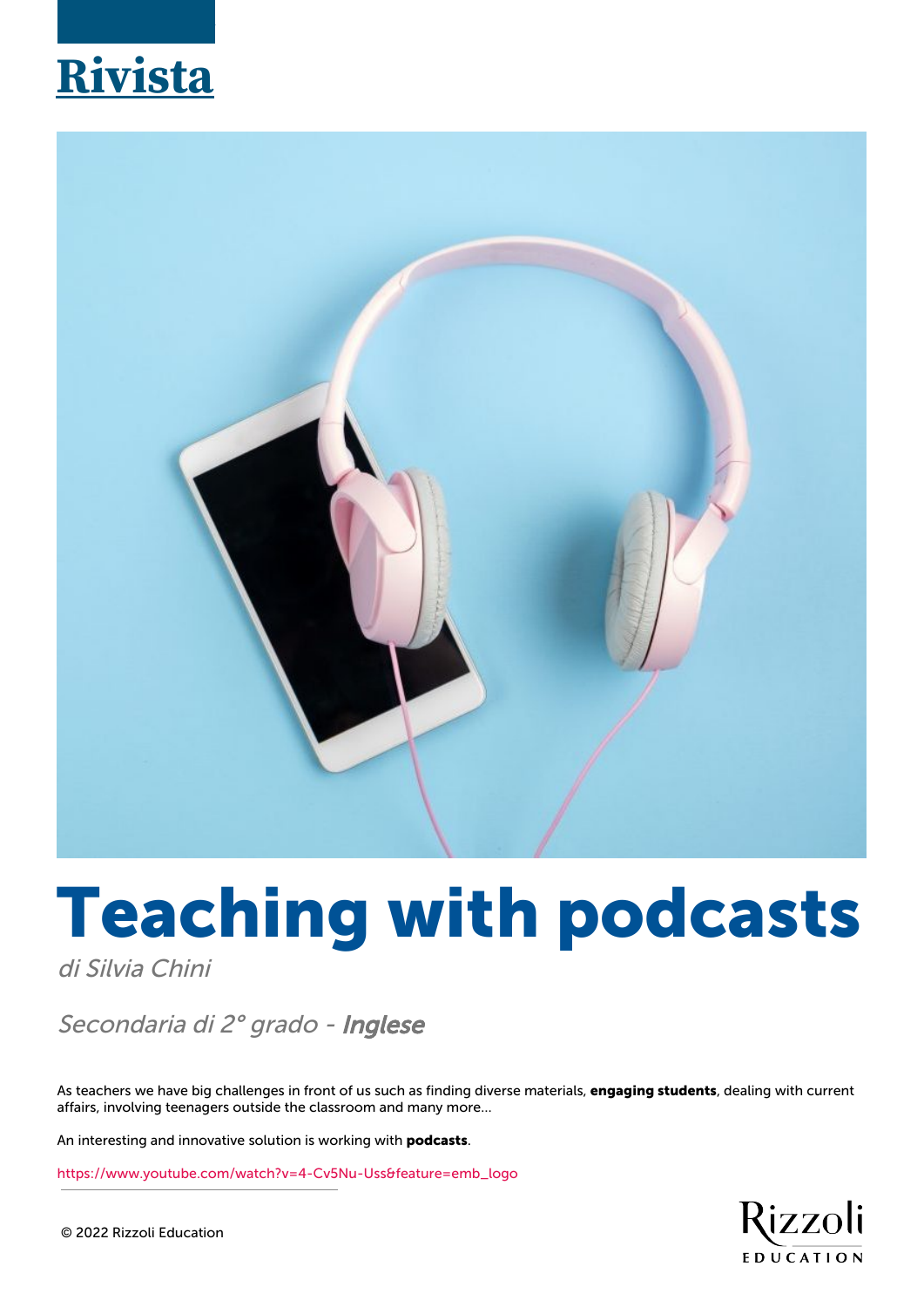

Podcasts have a lot of potential for language teachers. First of all they are **authentic**. They provide examples of how people talk in real life and moreover students have the possibility to listen to a **variety of accents** and types of spoken English. Many explore completely niche subjects that are generally not taken into consideration in "normal" lessons.

They can be any length, from 2 minutes to 3 hours and therefore can be used for any purpose in the **ESL classroom**.

#### **HOW TO USE PODCASTS IN THE CLASSROOM**

Teaching with podcasts is more than simply listening to the audio file. They can be used to boost grammar, vocabulary, to teach **listening skills** but also **speaking skills**, for CLIL and civics and for many more reasons but the lesson with podcasts should be planned carefully.<

First of all podcasts should be chosen only when they align to the lesson plan and curriculum (both for language level and content), secondly podcasts should be followed by fun and interesting activities in order to keep students engaged.

In the following part of this article there will be a **list of great podcasts** to use in ESL classrom and some useful teaching ideas.

#### **GOOD PODCASTS FOR ESL**

#### **But why: A podcast for curious kids**

<https://www.vpr.org/programs/why-podcast-curious-kids#stream/0> Level A2

**The American life** <https://www.thisamericanlife.org/> Level B2-C1

**The English we Speak** <https://www.bbc.co.uk/programmes/p02pc9zn/episodes/downloads> Level A2-C1

#### **Podcasts in English**

<https://www.podcastsinenglish.com/> Level A1-B2

**The Travel diaries**

<https://podcasts.apple.com/za/podcast/the-travel-diaries/id1471130008> Level C1-C2

**Song Exploder** <https://songexploder.net/> Level B2-C1

**More or Less: Behind the Stats** <https://podcasts.apple.com/us/podcast/more-or-less-behind-the-stats/id267300884> Level C1-C2

**Ted Radio Hour** <https://www.npr.org/programs/ted-radio-hour/?showDate=2018-02-16> Level B1-C2

#### **Free Resources: ONLY TRANSCRIPTSThe Flywheel**

<https://podcasts.apple.com/us/podcast/ep0-what-did-amazon-do-now/id1551197011?i=1000506905496> Level B2-C2

**General English**

<https://learnenglish.britishcouncil.org/general-english/podcasts> Level A2-C1

**Anything Goes** <https://podcasts.apple.com/us/podcast/anything-goes-with-emma-chamberlain/id1458568923> Level B2-C1

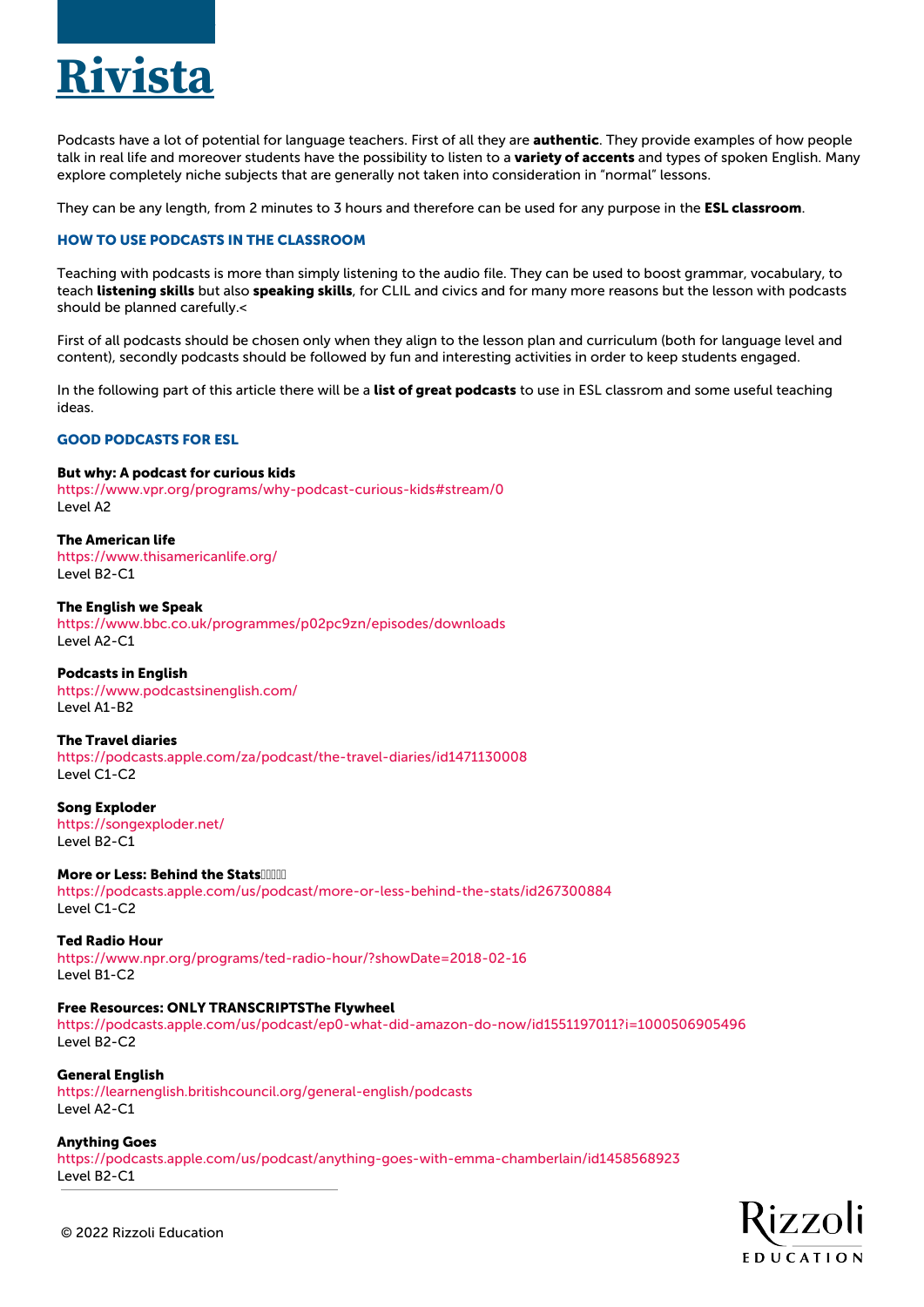

#### **The Michelle Obama Podcast**

<https://open.spotify.com/show/71mvGXupfKcmO6jlmOJQTP> Level B2-C1

**The Allusionist**

<https://www.theallusionist.org/>

Listening comprehension (A2)**Teaching Ideas**

LE Podcasts: S01E01: <https://learnenglish.britishcouncil.org/general-english/podcasts/series-1/episode-01>

STEP 1 – Work with your students on the topic "Introducing yourself" (vocabulary, grammar, phrases, expressions)

STEP 2 – Play the podcast

STEP 3- Play the podcast again and ask your students to make some notes following these guiding questions

- What is the episode about?
- Who is speaking?

STEP 4 – Use the quiz provided by British Council on the same webpage. <https://learnenglish.britishcouncil.org/general-english/podcasts/series-1/episode-01>

STEP 5 – Boost language and vocabulary with the 5 tasks provided <https://learnenglish.britishcouncil.org/general-english/podcasts/series-1/episode-01>

STEP 6 – Ask your students to work in pairs, choose a celebrity and organize the script for an episode in which they introduce the VIP chosen.

Discussion+Debate (B2-C1)

EP2: I [Product Targeting & Hotdogs](https://podcasts.apple.com/us/podcast/ep2-product-targeting-hotdogs/id1551197011?i=1000508381726) IIIII

STEP 1- Warm up activities with questions like

- What is product targeting?
- Which ad types support it?
- Which ad types are best for product targeting?

STEP 2- Visit Amazon homepage with your students. Try and find targeted products

STEP 3 – Personal experience on Amazon. Ask your students if they uy on Amazon and how the choose the product they want to buy

STEP 4 – [Listen to the podcast](https://podcasts.apple.com/us/podcast/ep2-product-targeting-hotdogs/id1551197011?i=1000508381726)

STEP 5 – Ask your students to answer the questions

- What is product targeting?
- Why is it underutilised?
- What does this ad look like on Amazon?
- What are the three pillars for ads on Amazon?

STEP 6 – Discuss and debate about the way Amazon advertises products.

STEP 7 – Ask your students to invent an ad for the last product they bought on Amazon

Project-based learning (B2-C1)

Class podcast

STEP 1 – Ask your students to choose the topic for their class podcast. Here are some suggestions:

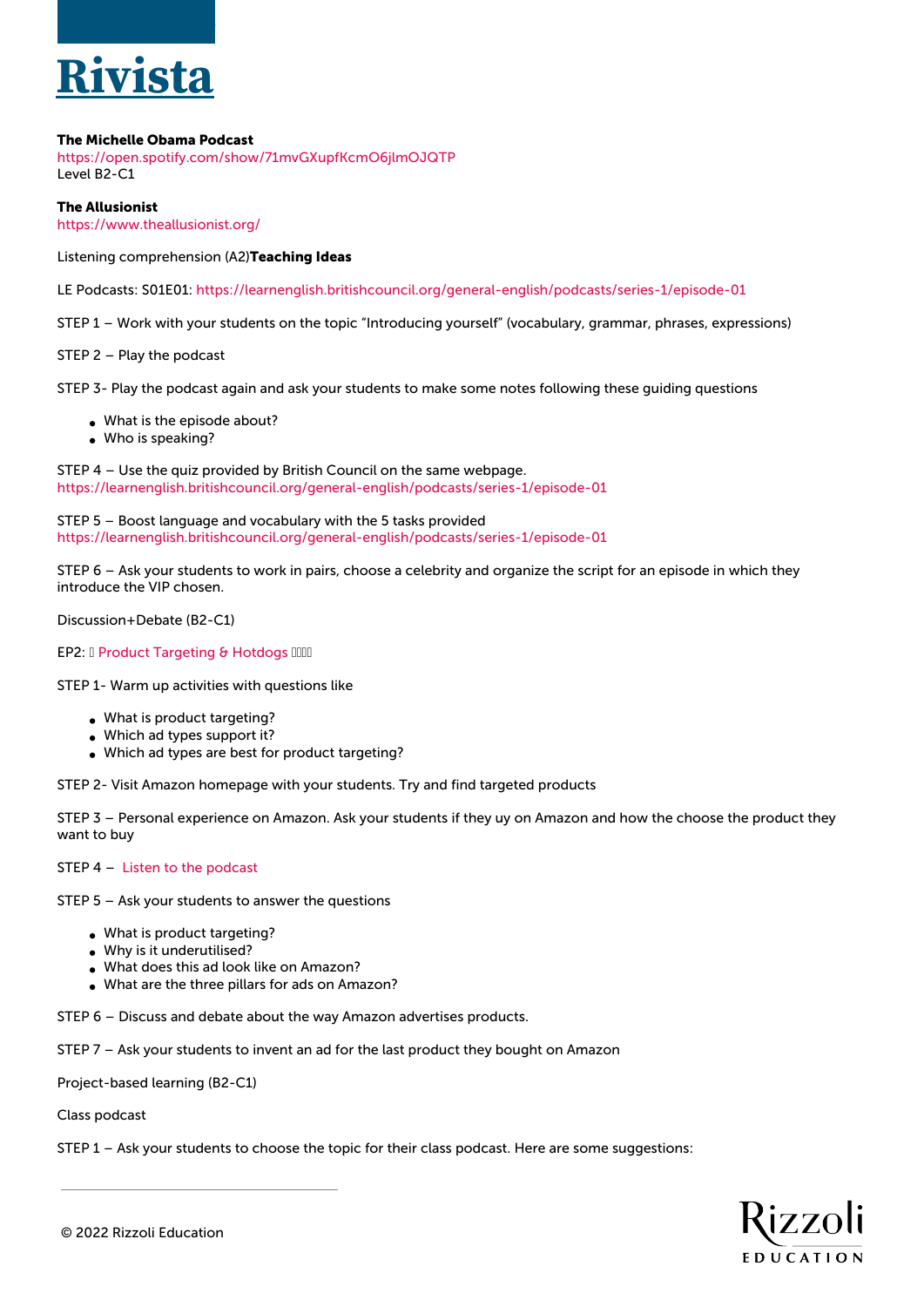

- Travel guide/Virtual guided tour of your city
- Music
- Current affairs
- Around the world in 10 dishes
- Biographies
- Book reviews
- Film reviews

STEP 2 – Listen to a podcast on the topic they have chosen and consider the main features (mood, language, music, sounds)

- Travel guide/Virtual guided tour of your city ( [The bike show\)](http://thebikeshow.net/)
- Music ( [All songs considered](https://podcasts.google.com/feed/aHR0cHM6Ly9mZWVkcy5ucHIub3JnLzUxMDAxOS9wb2RjYXN0LnhtbA?sa=X&ved=0CAMQ4aUDahcKEwiImZSQ6f_uAhUAAAAAHQAAAAAQAg&hl=it) )
- Current affairs ( [The Briefing Room\)](https://player.fm/series/the-briefing-room-1301271)
- Around the world in 10 dishes ( [The food fight\)](https://player.fm/series/the-food-fight)
- Biographies ( [BBC In our time](https://www.bbc.co.uk/programmes/b006qykl))
- **Book reviews ([THE BOOK REVIEW PODCAST\)](https://www.nytimes.com/column/book-review-podcast)**
- Film reviews ([Zoom](https://art19.com/shows/zoom))

STEP 3 – In pairs, ask your students to write the script for their episode.

STEP 4 – Record and edit

STEP 5 – Play the podcasts in class. You can give an oral mark for the project.

Flipped classroom (B1-B2)

WW1 poetry

- STEP 1 Introduce historical background
- STEP 2 Divide the class into small groups. Every group will listen to a different podcast
	- GROUP 1: [What is a war poem?](https://podcasts.ox.ac.uk/what-war-poem)
	- GROUP 2: **I[Selling Patriotism: Rupert Brooke in the First World War](https://podcasts.apple.com/us/podcast/alisa-miller-selling-patriotism-rupert-brooke-in-first/id483392080?i=1000410388179) IIIII**
	- GROUP 3: Poetry Tour London (1) IIIII
	- GROUP 4: Poetry Tour London (2)

STEP 3 – Ask your students to prepare and present the topic they've investigated to their classmates

STEP 4 – In class start each of the following lesson with the presentation given by the students of one group and then, if necessary, integrate with details and information.

Literature (B2-C1)

[The history of Literature: 293 Ebeneezer Scrooge](https://podcasts.google.com/feed/aHR0cHM6Ly9mZWVkcy5tZWdhcGhvbmUuZm0vaGlzdG9yeS1vZi1saXRlcmF0dXJl/episode/MDA0ZjA2NzAtNDJjZS0xMWViLTk1NzItNWY0NTljMzRhYTZi?sa=X&ved=0CAUQkfYCahcKEwjoqKK8r4DvAhUAAAAAHQAAAAAQAQ) 

- STEP1 Work on the novel "A Christmas Carol"
- STEP 2 Work on the background (Use the opening scene of the movie)
- STEP 3 Investigate the main characters starting from the podcast

Podcasts for vocabulary (A1-A2)

#### [Word of the day](https://www.dictionary.com/e/word-of-the-day/)

- STEP 1- Divide the students into groups
- STEP 2 Give each group a "new word podcast" to listent to
- STEP 3 Ask each group to make 3 sentences using the new word
- STEP 4 Mingling activity: Ask your students to stand up and walk around the class. Provide them with a list of sentences